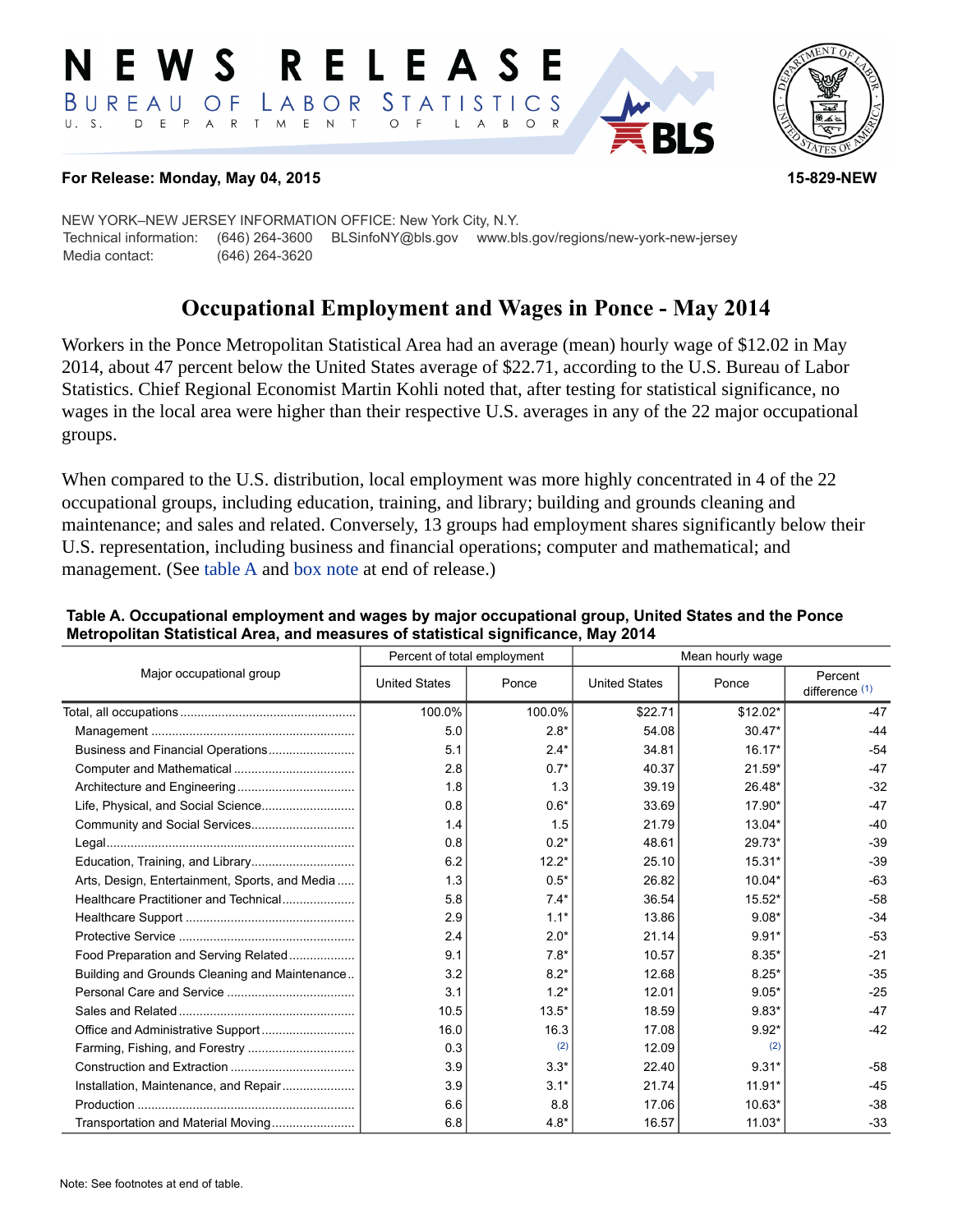Footnotes:

<span id="page-1-1"></span>(1) A positive percent difference measures how much the mean wage in Ponce is above the national mean wage, while a negative difference reflects a lower wage.

<span id="page-1-2"></span>(2) Estimate not released

\* The percent share of employment or mean hourly wage for this area is significantly different from the national average of all areas at the 90-percent confidence level.

One occupational group—sales and related—was chosen to illustrate the diversity of data available for any of the 22 major occupational categories. Ponce had 7,160 jobs in sales and related, accounting for 13.5 percent of local area employment, significantly higher than the 10.5-percent U.S. share. The average hourly wage for this occupational group locally was \$9.83, significantly below the U.S.wage of \$18.59.

Some of the largest detailed occupations within the sales and related group included retail salespersons (2,890), cashiers (2,290), and first-line supervisors of retail sales workers (880). Among the higher paying jobs were first-line supervisors of non-retail sales workers and sales representatives, wholesale and manufacturing, technical and scientific products, with mean hourly wages of \$19.76 and \$17.74, respectively. At the lower end of the wage scale were cashiers (\$8.23) and parts salespersons (\$8.80). (Detailed occupational data for sales and related are presented in table 1; for a complete listing of detailed occupations available go to [www.bls.gov/oes/2014/may/oes\\_38660.htm](https://www.bls.gov/oes/2014/may/oes_38660.htm) .)

Location quotients allow us to explore the occupational make-up of a metropolitan area by comparing the composition of jobs in an area relative to the U.S. average. (See table 1.) For example, a location quotient of 2.0 indicates that an occupation accounts for twice the share of employment in the area than it does nationally. In the Ponce Metropolitan Statistical Area, above-average concentrations of employment were found in some of the occupations within the sales and related group. For instance, first-line supervisors of retail sales workers were employed at 1.9 times the U.S. rate in Ponce, and cashiers, at 1.7 times the U.S. average.

These statistics are from the Occupational Employment Statistics (OES) survey, a federal-state cooperative program between BLS and State Workforce Agencies, in this case, the Puerto Rico Department of Labor and Human Resources.

### **Note**

<span id="page-1-0"></span>A value that is statistically different from another does not necessarily mean that the difference has economic or practical significance. Statistical significance is concerned with the ability to make confident statements about a universe based on a sample. It is entirely possible that a large difference between two values is not significantly different statistically, while a small difference is, since both the size and heterogeneity of the sample affect the relative error of the data being tested.

# **Technical Note**

The Occupational Employment Statistics (OES) survey is a semiannual mail survey measuring occupational employment and wage rates for wage and salary workers in nonfarm establishments in the United States. Guam, Puerto Rico, and the Virgin Islands are also surveyed, but their data are not included in the national estimates. OES estimates are constructed from a sample of about 1.2 million establishments. Forms are mailed to approximately 200,000 sampled establishments in May and November each year. May 2014 estimates are based on responses from six semiannual panels collected over a 3-year period: May 2014, November 2013,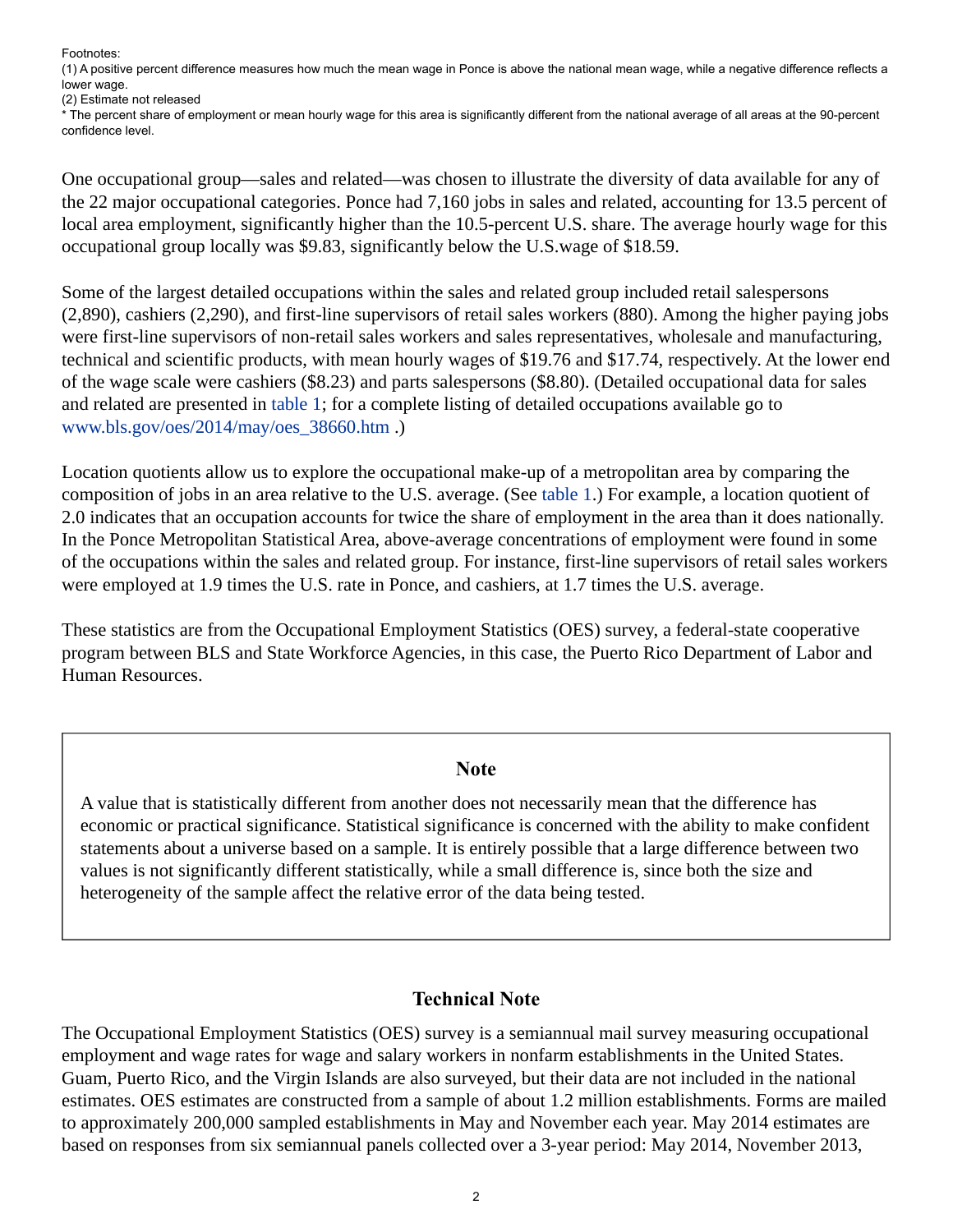May 2013, November 2012, May 2012, and November 2011. The overall national response rate for the six panels is 74.3 percent based on establishments and 70.5 percent based on weighted sampled employment. The unweighted employment of sampled establishments across all six semiannual panels represents approximately 57.1 percent of total national employment. (Response rates are slightly lower for these estimates due to the federal shutdown in October 2013.) The sample in the Ponce Metropolitan Statistical Area included 730 establishments with a response rate of 87 percent. For more information about OES concepts and methodology, go to [www.bls.gov/news.release/ocwage.tn.htm.](https://www.bls.gov/news.release/ocwage.tn.htm)

The OES survey provides estimates of employment and hourly and annual wages for wage and salary workers in 22 major occupational groups and 821 detailed occupations for the nation, states, metropolitan statistical areas, metropolitan divisions, and nonmetropolitan areas. In addition, employment and wage estimates for 94 minor groups and 458 broad occupations are available in the national data. OES data by state and metropolitan/nonmetropolitan area are available from [www.bls.gov/oes/current/oessrcst.htm](https://www.bls.gov/oes/current/oessrcst.htm) and [www.bls.gov/](https://www.bls.gov/oes/current/oessrcma.htm) [oes/current/oessrcma.htm,](https://www.bls.gov/oes/current/oessrcma.htm) respectively.

The May 2014 OES estimates are based on the 2010 Standard Occupational Classification (SOC) system and the 2012 North American Industry Classification System (NAICS). Information about the 2010 SOC is available on the BLS website at [www.bls.gov/soc](https://www.bls.gov/soc) and information about the 2012 NAICS is available at [www.bls.gov/bls/naics.htm.](https://www.bls.gov/bls/naics.htm)

# **Area definitions**

The substate area data published in this release reflect the standards and definitions established by the U.S. Office of Management and Budget.

The **Ponce, P.R. Metropolitan Statistical Area** includes Juana Díaz Municipio, Ponce Municipio, Villalba Municipio.

# **Additional information**

OES data are available on our regional web page at [www.bls.gov/regions/new-york-new-jersey](https://www.bls.gov/regions/new-york-new-jersey). Answers to frequently asked questions about the OES data are available at [www.bls.gov/oes/oes\\_ques.htm](https://www.bls.gov/oes/oes_ques.htm). Detailed technical information about the OES survey is available in our Survey Methods and Reliability Statement on the BLS website at [www.bls.gov/oes/2014/may/methods\\_statement.pdf](https://www.bls.gov/oes/2014/may/methods_statement.pdf).

Information in this release will be made available to sensory impaired individuals upon request . Voice phone: 202-691-5200; Federal Relay Service: 800-877-8339.